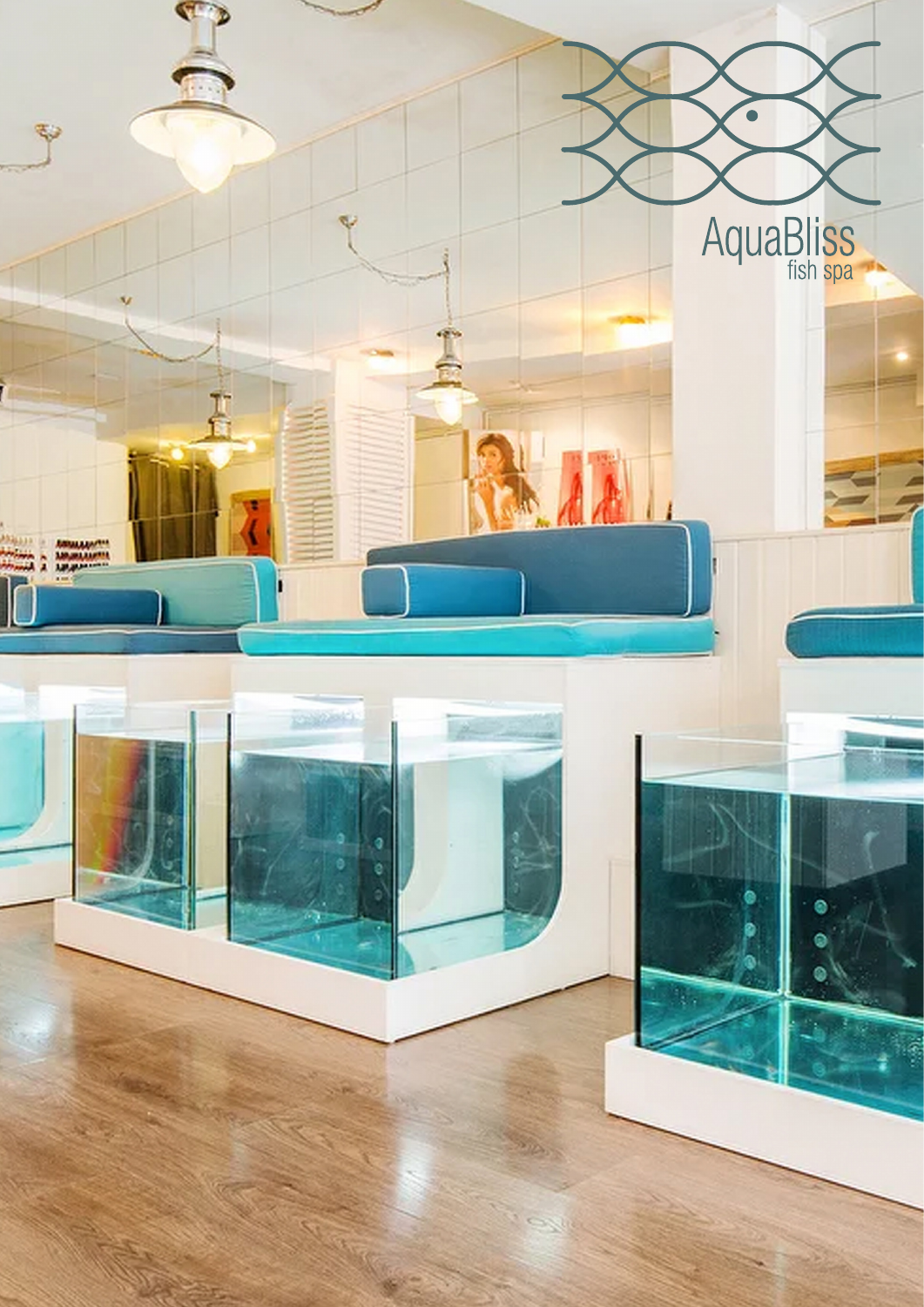## FISH TREATMENT

| <b>ENERGIZER</b><br>Fish tratamiento 15 min +<br>masaje pies 10 min | 28€ |
|---------------------------------------------------------------------|-----|
| <b>EXPRESS</b><br>Fish tratamiento 15 min                           | 18€ |
| <b>DELUX</b><br>Fish tratamiento 30 min                             | 28€ |
| <b>EXTRAVAGANCE</b><br>Fish 30 min + masaje<br>pies 10 min + cava   | 38€ |
| <b>DIVINE</b><br>Fish 40 min + masaje<br>pies 20 min + cava         | 54€ |

## MASAJES

| <b>SENSATION</b>                                      | 50 mins                   | 59€ |  |
|-------------------------------------------------------|---------------------------|-----|--|
| LA HORA                                               | 60 mins                   | 69€ |  |
| <b>NIRVANA</b>                                        | 70 mins                   | 79€ |  |
| <b>INFINITY</b>                                       | 90 mins                   | 99€ |  |
| <b>RELAX</b>                                          | 30 min back/legs          | 39€ |  |
| <b>CERVICALES</b>                                     | 20 min neck/<br>shoulders | 28€ |  |
| PEELING CORPORAL<br>Exfoliación (scrub) + hidratación |                           |     |  |

| <b>FULL BODY</b> | 50 mins | 59€ |
|------------------|---------|-----|
| <b>ESPALDA</b>   | 30 mins | 39€ |
| <b>REDUCTOR</b>  | 50 mins | 69€ |



## MANICURAS PEDICURAS

| <b>MANI EXPRESS</b>      |  | 15€           |     |
|--------------------------|--|---------------|-----|
| <b>SPA MANI COMPLETA</b> |  |               | 32€ |
| <b>MANI EXPRESS GEL</b>  |  | 23€           |     |
| SPA MANI COMPLETA GEL    |  | 36€           |     |
| <b>MANI MASCULINA</b>    |  | 20€           |     |
| <b>PEDI EXPRESS</b>      |  | 20€           |     |
| <b>SPA PEDI COMPLETA</b> |  | 36€           |     |
| PEDI EXPRESS GEL         |  | 26f           |     |
| SPA PEDI COMPLETA GEL    |  | 46€           |     |
| PEDI MASCULINA           |  | 26€           |     |
| PARAFINA                 |  | 10€ CUTICULAS | 8€  |
| <b>FRENCH</b>            |  | 3€ REMOVE     | 10€ |

## TRATAMIENTOS FACIALES

| LIMPIEZA FACIAL                                              | 50 mins | 60€ |
|--------------------------------------------------------------|---------|-----|
| <b>HYDRA-LUMIERE</b>                                         | 60 mins | 70€ |
| <b>HYALU-</b><br>PROCOLLAGENE<br>(anti-age)                  | 75 mins | 90€ |
| <b>MIXES</b>                                                 |         |     |
| LIMPIEZA FACIAL +<br><b>HYDRA LUMIERE</b>                    | 75 min  | 85€ |
| LIMPIEZA FACIAL +<br><b>ANTI-AGE</b><br>(Hyalu-Procollagene) | 90 min  | 99€ |